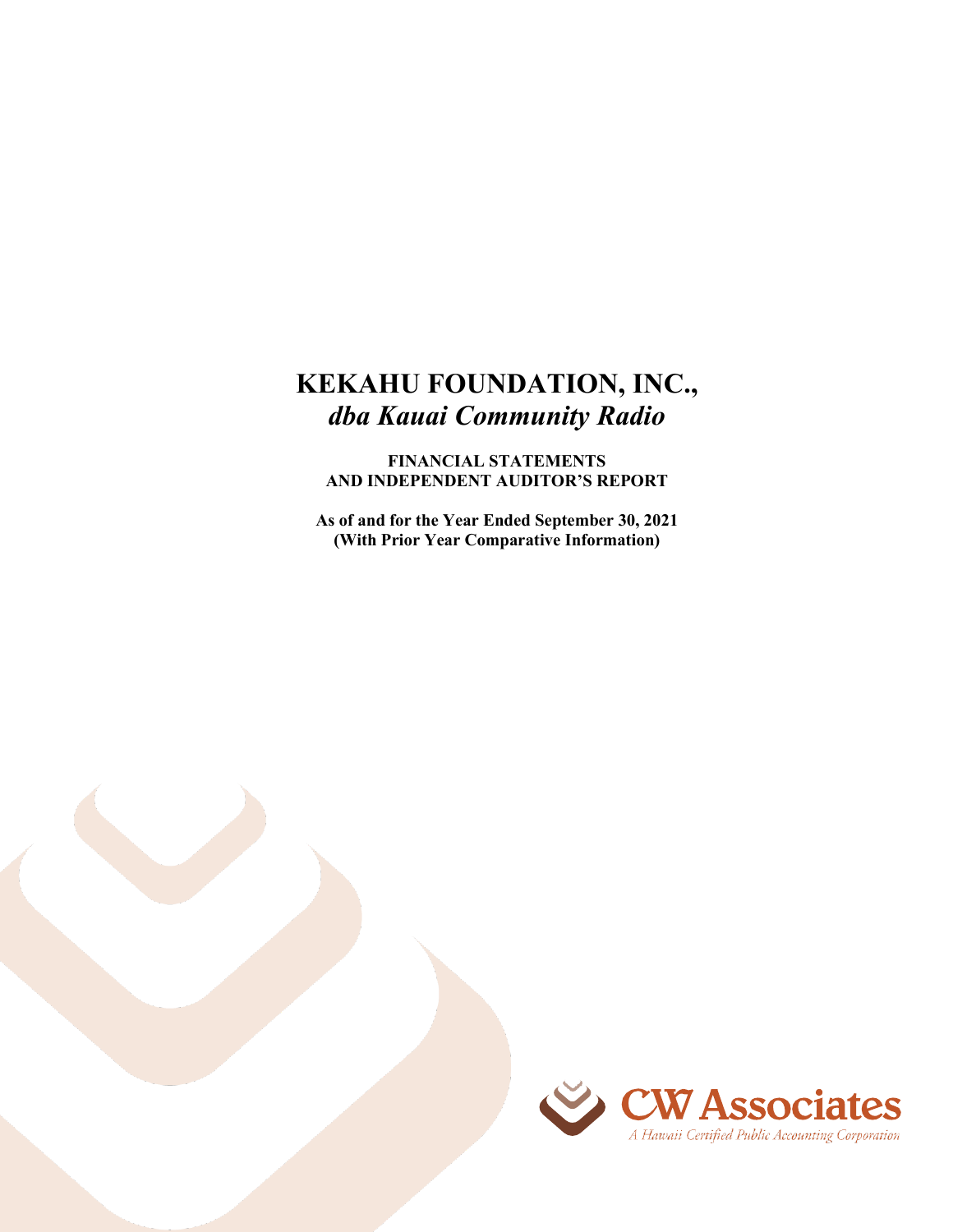

# **INDEPENDENT AUDITOR'S REPORT**

Kekahu Foundation, Inc., *dba Kauai Community Radio*:

# Report on the Financial Statements

We have audited the accompanying financial statements of Kekahu Foundation, Inc., (Foundation), *dba Kauai Community Radio*, a nonprofit Hawaii corporation, which comprise the statement of financial position as of September 30, 2021, and the related statements of activities, functional expenses, and cash flows for the year then ended, and the related notes to the financial statements.

# *Management's Responsibility for the Financial Statements*

Management is responsible for the preparation and fair presentation of these financial statements in accordance with accounting principles generally accepted in the United States of America; this includes the design, implementation, and maintenance of internal control relevant to the preparation and fair presentation of financial statements that are free from material misstatement, whether due to fraud or error.

# *Auditor's Responsibility*

Our responsibility is to express an opinion on these financial statements based on our audit. We conducted our audit in accordance with auditing standards generally accepted in the United States of America. Those standards require that we plan and perform the audit to obtain reasonable assurance about whether the financial statements are free from material misstatement.

An audit involves performing procedures to obtain audit evidence about the amounts and disclosures in the financial statements. The procedures selected depend on the auditor's judgment, including the assessment of the risks of material misstatement of the financial statements, whether due to fraud or error. In making those risk assessments, the auditor considers internal control relevant to an entity's preparation and fair presentation of the financial statements in order to design audit procedures that are appropriate in the circumstances, but not for the purpose of expressing an opinion on the effectiveness of the entity's internal control. Accordingly, we express no such opinion. An audit also includes evaluating the appropriateness of accounting policies used and the reasonableness of significant accounting estimates made by management, as well as evaluating the overall presentation of the financial statements.

We believe that the audit evidence we have obtained is sufficient and appropriate to provide a basis for our audit opinion.

> Topa Financial Center 700 Bishop Street, Suite 1040 Honolulu, Hawaii 96813 Telephone (808) 531-1040 Facsimile (808) 531-1041 www.cwassociatescpas.com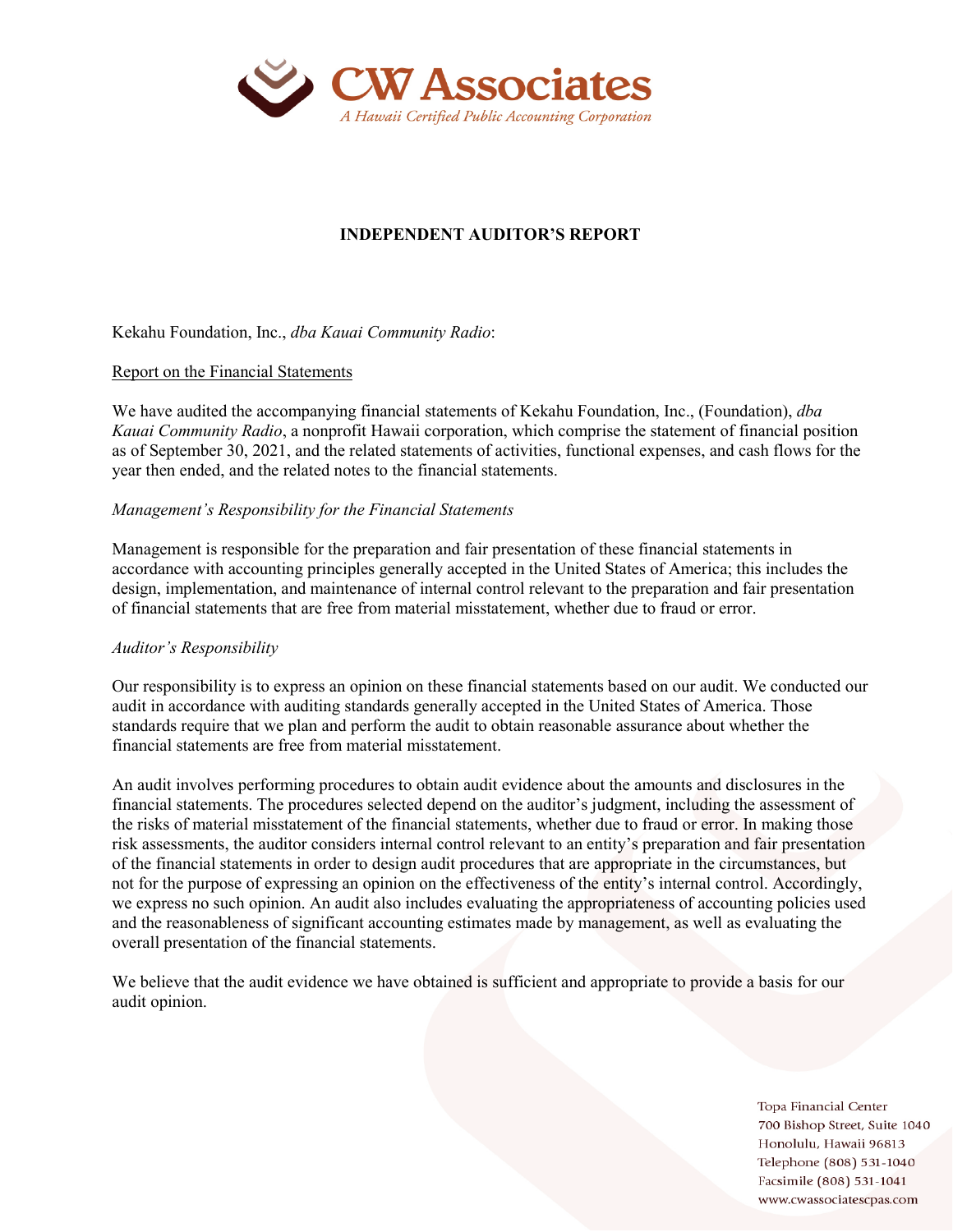#### *Opinion on the Financial Statements*

In our opinion, the financial statements referred to above present fairly, in all material respects, the financial position of the Foundation as of September 30, 2021, and the changes in its net assets and its cash flows for the year then ended in accordance with accounting principles generally accepted in the United States of America.

# *Emphasis of Matter*

As discussed in Note A to the financial statements, during the year ended September 30, 2021, the Foundation adopted Accounting Standards Update (ASU) No. 2014-09, *Revenue from Contracts with Customers* (Topic 606). Our opinion is not modified with respect to this matter.

#### Report on Prior Year Comparative Information

We have previously audited the financial statements of the Foundation as of and for the year ended September 30, 2020, and we expressed an unmodified opinion on those audited financial statements in our report dated March 10, 2021. In our opinion, the accompanying prior year comparative information presented herein is consistent, in all material respects, with the audited financial statements from which it has been derived.

CID DECOCIDTES, CRDS

Honolulu, Hawaii March 16, 2022

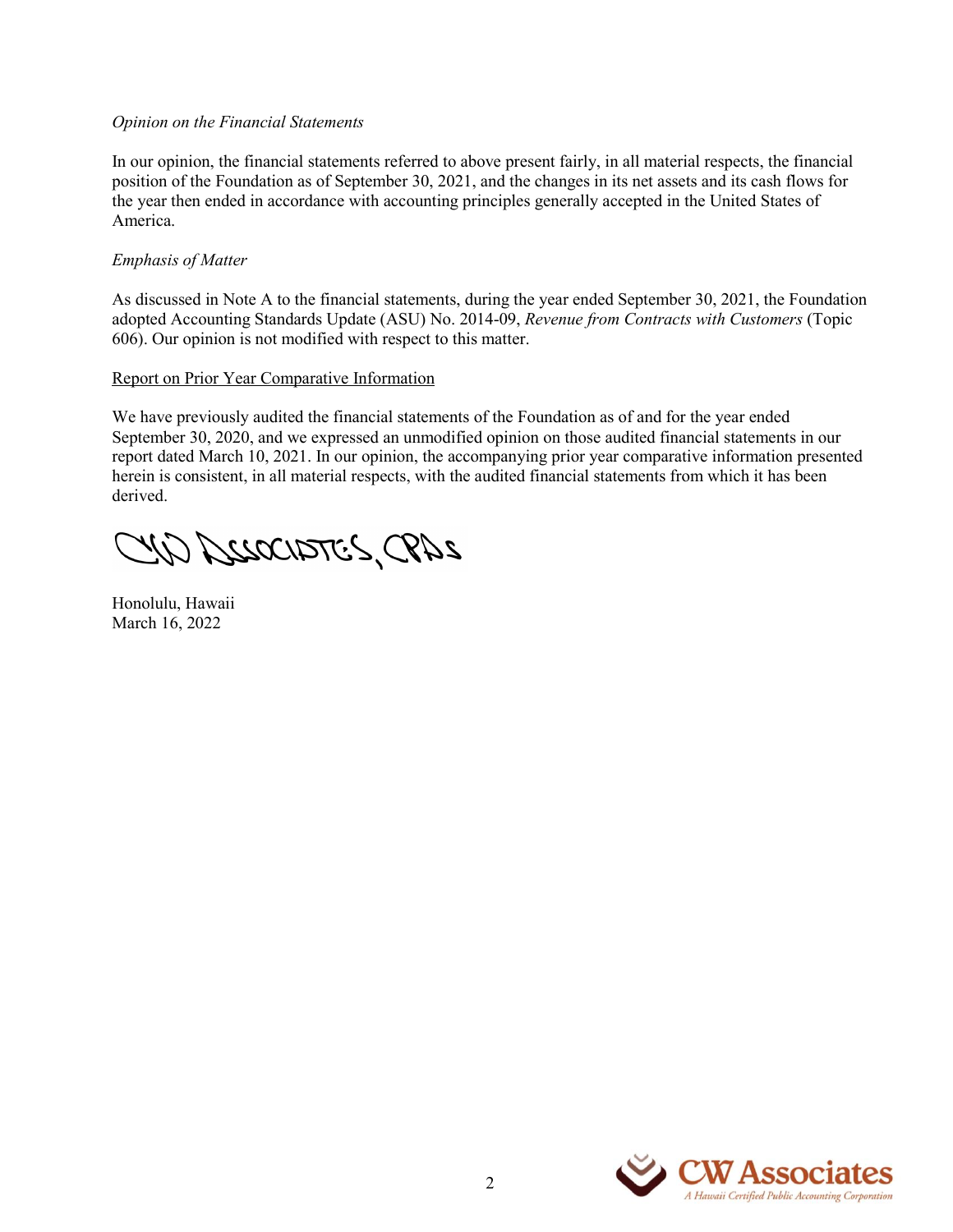# **STATEMENT OF FINANCIAL POSITION**

# **As of September 30, 2021 (With Prior Year Comparative Information)**

|                                            | 2021                  | 2020      |
|--------------------------------------------|-----------------------|-----------|
| <b>ASSETS</b>                              |                       |           |
| <b>CURRENT ASSETS</b>                      |                       |           |
| Cash (including interest-bearing accounts) | \$330,972             | \$116,262 |
| Accounts receivable – net                  | 680                   | 2,406     |
| Prepaid expenses and other current assets  | 12,374                | 14,548    |
| Total current assets                       | 344,026               | 133,216   |
| NONCURRENT ASSETS                          |                       |           |
| Certificate of deposit                     |                       | 70,000    |
| Property and equipment – net               | 116,678               | 119,259   |
| Deposits                                   | 700                   | 700       |
| Total noncurrent assets                    | 117,378               | 189,959   |
| <b>TOTAL ASSETS</b>                        | \$461,404             | \$323,175 |
| <b>LIABILITIES AND NET ASSETS</b>          |                       |           |
| <b>CURRENT LIABILITIES</b>                 |                       |           |
| Accounts payable                           | $\mathbb{S}$<br>3,722 | \$        |
| Deferred revenue                           | 4,044                 |           |
| SBA PPP loans - current                    |                       | 21,400    |
| Total current liabilities                  | 7,766                 | 21,400    |
| SBA PPP LOANS - Noncurrent                 |                       | 13,715    |
| <b>TOTAL LIABILITIES</b>                   | 7,766                 | 35,115    |
| <b>NET ASSETS</b>                          |                       |           |
| Net assets without donor restrictions      | 453,638               | 288,060   |
| Total net assets                           | 453,638               | 288,060   |
| TOTAL LIABILITIES AND NET ASSETS           | \$461,404             | \$323,175 |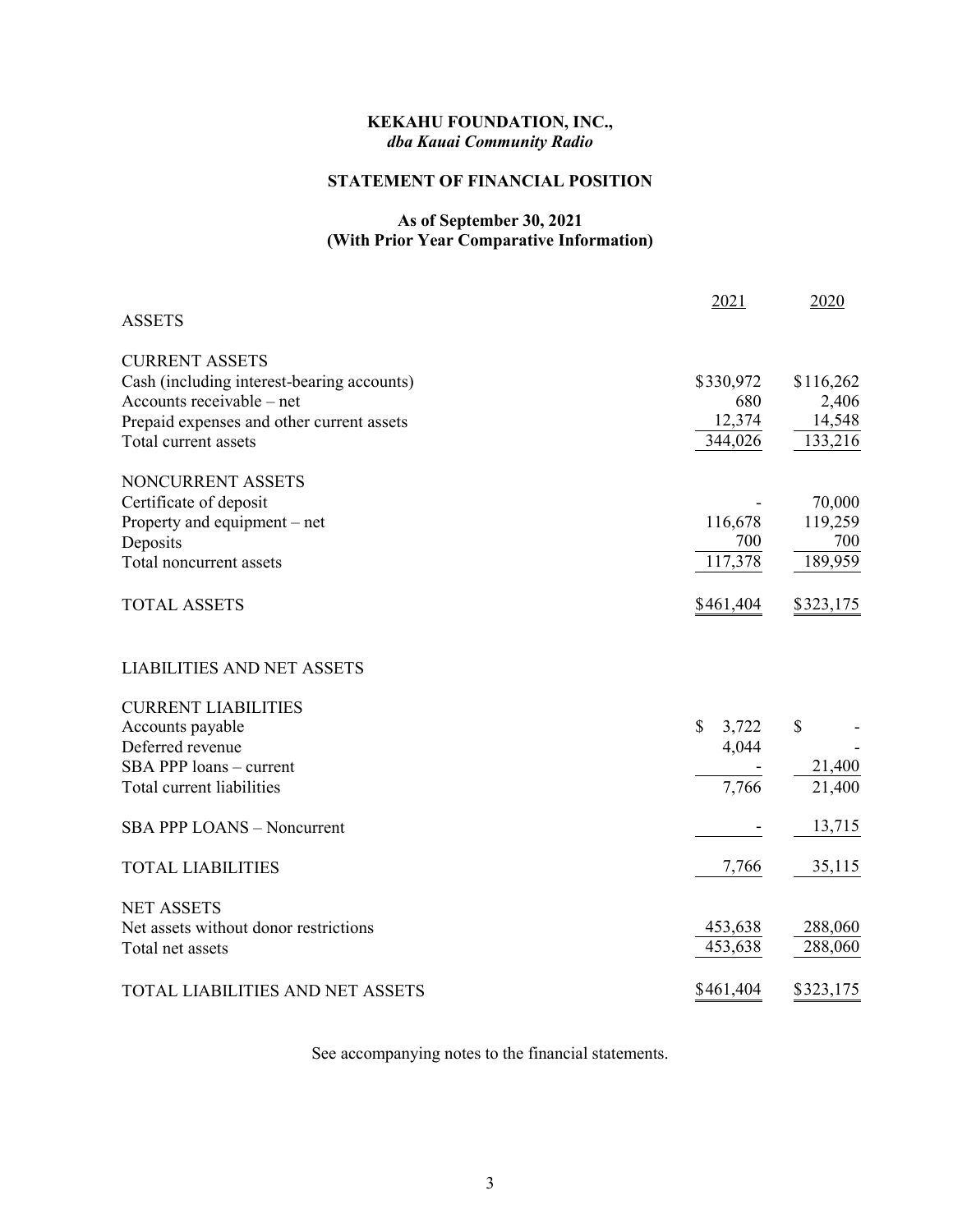# **STATEMENT OF ACTIVITIES**

# **For the Year Ended September 30, 2021 (With Prior Year Comparative Information)**

|                                                     | 2021      | 2020      |
|-----------------------------------------------------|-----------|-----------|
| <b>CHANGES IN NET ASSETS</b>                        |           |           |
| WITHOUT DONOR RESTRICTIONS                          |           |           |
| Revenue and support                                 |           |           |
| CPB grants                                          | \$244,822 | \$192,279 |
| Membership dues                                     | 116,728   | 92,298    |
| Gain on forgiveness of SBA PPP loans                | 64,760    |           |
| Underwriting                                        | 61,880    | 79,943    |
| Contributions and grants without donor restrictions | 31,466    | 20,056    |
| In-kind donations                                   | 16,935    | 22,234    |
| Interest and other income                           | 1,237     | 890       |
| Total revenue and support                           | 537,828   | 407,700   |
| Expenses                                            |           |           |
| Program services                                    | 302,340   | 311,143   |
| Fundraising and development                         | 39,846    | 38,561    |
| Management and general                              | 30,064    | 31,557    |
| Total expenses                                      | 372,250   | 381,261   |
| Increase in net assets without donor restrictions   | 165,578   | 26,439    |
| <b>INCREASE IN NET ASSETS</b>                       | 165,578   | 26,439    |
| NET ASSETS – Beginning of the year                  | 288,060   | 261,621   |
| NET ASSETS – Ending of the year                     | \$453,638 | \$288,060 |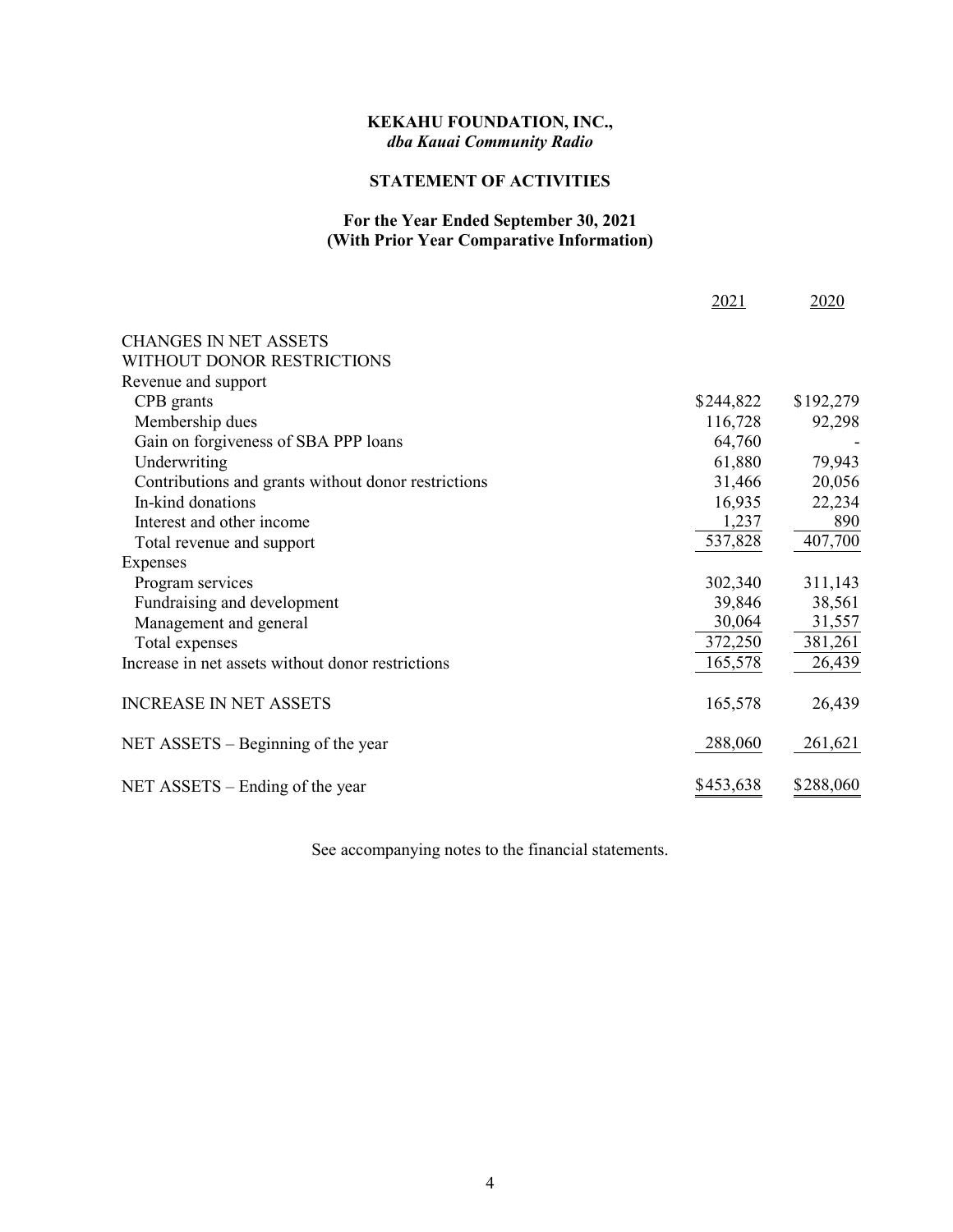# **STATEMENT OF FUNCTIONAL EXPENSES**

# **For the Year Ended September 30, 2021 (With Prior Year Comparative Information)**

|                         |           | Fundraising | Management |           |           |
|-------------------------|-----------|-------------|------------|-----------|-----------|
|                         | Program   | and         | and        | 2021      | 2020      |
|                         | Services  | Development | General    | Total     | Total     |
| Salaries and wages      | \$117,375 | \$15,469    | \$11,496   | \$144,340 | \$146,645 |
| Professional services   | 33,859    | 4,462       | 3,316      | 41,637    | 37,903    |
| Rent                    | 30,021    | 3,956       | 2,940      | 36,917    | 35,594    |
| Utilities               | 19,277    | 2,540       | 1,888      | 23,705    | 21,286    |
| Depreciation            | 19,226    | 2,534       | 1,883      | 23,643    | 24,964    |
| Employee benefits       | 15,992    | 2,108       | 1,566      | 19,666    | 19,802    |
| Program support         | 11,794    | 1,554       | 1,155      | 14,503    | 15,210    |
| Payroll taxes           | 11,770    | 1,551       | 1,153      | 14,474    | 14,403    |
| Insurance               | 11,510    | 1,517       | 1,127      | 14,154    | 11,879    |
| Membership supplies     | 6,327     | 834         | 620        | 7,781     | 2,669     |
| Repairs and maintenance | 5,820     | 767         | 570        | 7,157     | 19,061    |
| Telephone and internet  | 5,172     | 682         | 507        | 6,361     | 6,266     |
| Office                  | 4,005     | 528         | 392        | 4,925     | 3,222     |
| Dues and subscriptions  | 3,069     | 405         | 301        | 3,775     | 4,090     |
| Bank and merchant fees  | 3,039     | 400         | 298        | 3,737     | 3,655     |
| Postage and delivery    | 1,838     | 242         | 180        | 2,260     | 2,261     |
| Webcasting              | 1,138     | 150         | 111        | 1,399     | 2,012     |
| Equipment rental        | 975       | 129         | 96         | 1,200     | 6,740     |
| Bad debts               |           |             | 452        | 452       | 3,190     |
| Board meetings          | 133       | 18          | 13         | 164       | 333       |
| Convention              |           |             |            |           | 76        |
| Total expenses          | \$302,340 | \$39,846    | \$30,064   | \$372,250 | \$381,261 |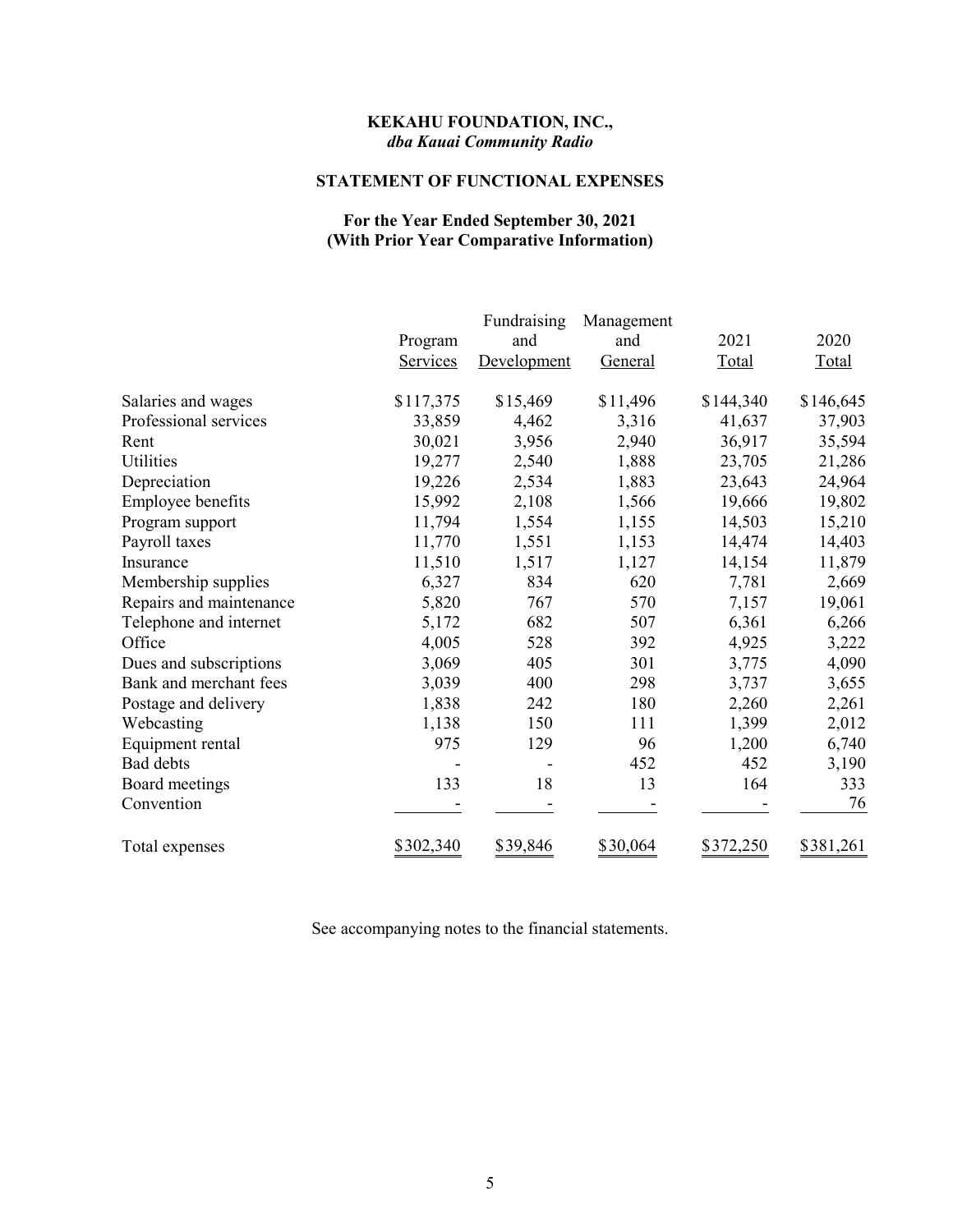# **STATEMENT OF CASH FLOWS**

# **For the Year Ended September 30, 2021 (With Prior Year Comparative Information)**

|                                                         | 2021      | 2020      |
|---------------------------------------------------------|-----------|-----------|
| CASH FLOWS FROM OPERATING ACTIVITIES                    |           |           |
| Increase in net assets                                  | \$165,578 | \$26,439  |
| Adjustments to reconcile increase in net assets to      |           |           |
| net cash provided by operating activities               |           |           |
| Gain on forgiveness of SBA PPP loans                    | (64,760)  |           |
| Depreciation                                            | 23,643    | 24,964    |
| (Increase) decrease in                                  |           |           |
| Accounts receivable – net                               | 1,726     | 273       |
| Prepaid expenses and other current assets               | 2,174     | (5, 344)  |
| Increase (decrease) in                                  |           |           |
| Accounts payable                                        | 3,722     |           |
| Deferred revenue                                        | 4,044     | (7, 830)  |
| Net cash provided by operating activities               | 136,127   | 38,502    |
| CASH FLOWS FROM INVESTING ACTIVITIES                    |           |           |
| Additions to property and equipment                     | (21,062)  | (3,341)   |
| Net cash used by investing activities                   | (21,062)  | (3,341)   |
| CASH FLOWS FROM FINANCING ACTIVITIES                    |           |           |
| Additions to SBA PPP loans                              | 29,645    | 35,115    |
| Net cash provided by financing activities               | 29,645    | 35,115    |
| <b>NET INCREASE IN CASH</b>                             |           |           |
| AND CERTIFICATE OF DEPOSIT                              | 144,710   | 70,276    |
| CASH AND CERTIFICATE OF DEPOSIT – Beginning of the year | 186,262   | 115,986   |
| CASH AND CERTIFICATE OF DEPOSIT – Ending of the year    | \$330,972 | \$186,262 |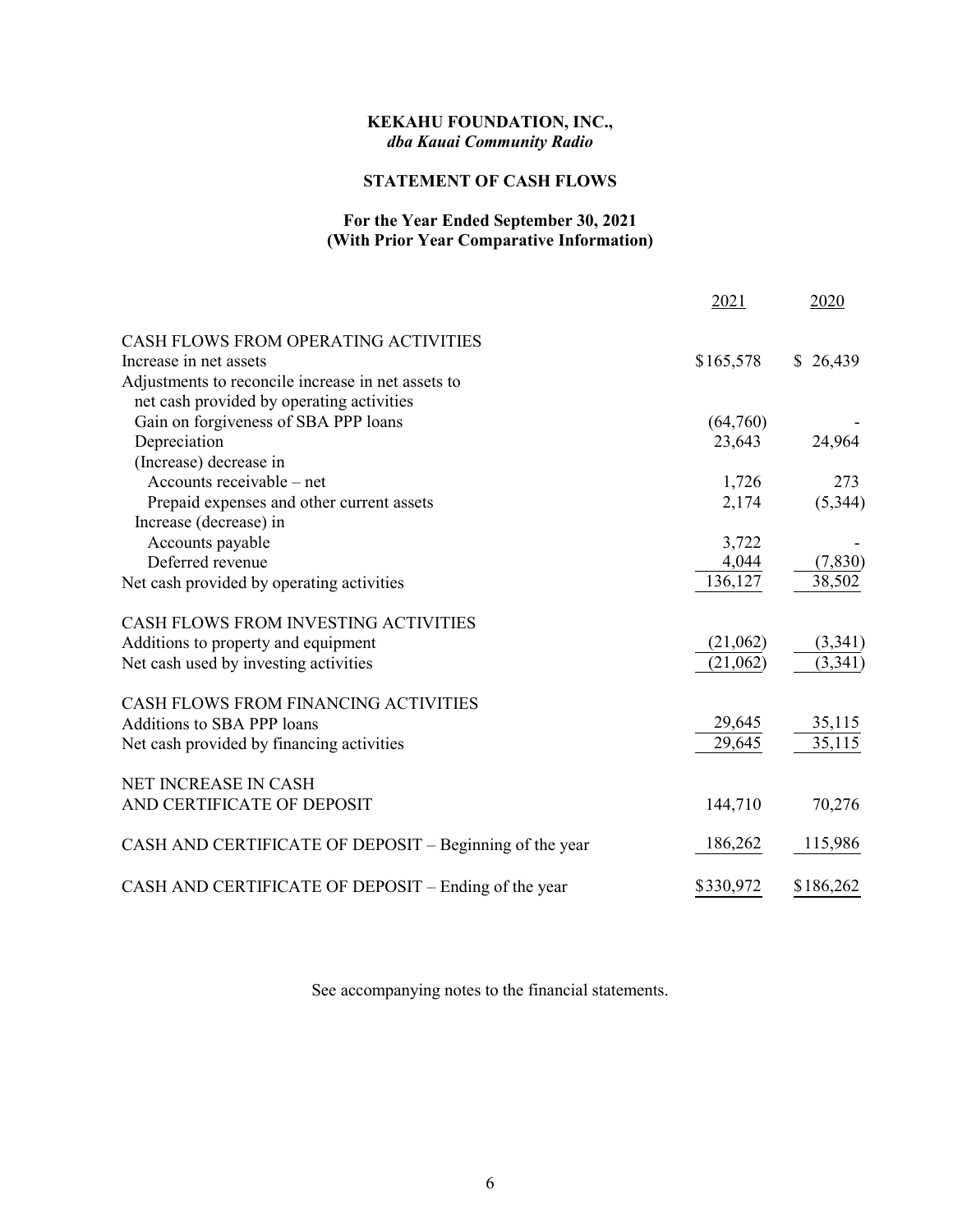# **NOTES TO THE FINANCIAL STATEMENTS**

# **For the Year Ended September 30, 2021 (With Prior Year Comparative Information)**

# NOTE A – SUMMARY OF SIGNIFICANT ACCOUNTING POLICIES

#### Organization and Activity

Kekahu Foundation, Inc., (Foundation), *dba Kauai Community Radio,* was incorporated in the State of Hawaii on April 12, 1994 to instruct and disseminate educational and cultural material in the public interest through a community radio station and other means. The radio station and all operations are conducted from facilities in Hanalei, Hawaii. Broadcasting is on the following frequencies: 90.9 FM North Shore Kaua'i (KKCR Hanalei – transmitter in Princeville), 91.9 FM Kīlauea to Kekaha (KAQA Kīlauea – transmitters in Kīlauea and Mt. Kāhili), 92.7 FM (K224CQ Anahola – transmitter in Moloa'a), and 88.9 FM Honolulu, O'ahu (K205FM Honolulu – transmitter on Mauna Kapu, Oahu). The broadcast is also streamed from the website www.kkcr.org.

In the wake of Hurricane Iniki in 1992, community members in Hanalei, Hawaii gathered to develop a plan to stay connected, informed, and safe. Their brainchild was *Kauai Community Radio,* an organization committed to providing relevant, accurate, and timely information during times of crisis. It is also dedicated to representing the unique character of the island community. The Kauai Island program schedule includes vintage and contemporary Hawaiian music, jazz, blues, alternative, reggae, world, classical, and rock music. "Kauai Live" features in-studio performances from local and visiting artists. Public affairs programming includes weekly call-in talk shows, a Hawaiian entertainment calendar, a community calendar, and an arts and entertainment calendar. Special interest programs include gardening, island pets, health and wellness, and teen radio.

#### Basis of Presentation

The accompanying financial statements have been prepared in accordance with accounting principles generally accepted in the United States of America (U.S. GAAP), which require the Foundation to report information regarding its financial position and activities according to the following net asset classifications:

*Net Assets without Donor Restrictions* consist of net assets that are not subject to donor-imposed restrictions and may be expended for any purpose in performing the primary objectives of the Foundation. These net assets may be used at the discretion of the Foundation's management and board of directors.

*Net Assets with Donor Restrictions* consist of net assets subject to stipulations imposed by donors and grantors. Some donor restrictions are temporary in nature; those restrictions will be met by actions of the Foundation or the passage of time. Other donor restrictions are perpetual in nature, whereby the donor has stipulated the funds be maintained in perpetuity (none in 2021 and 2020).

The accompanying financial statements include certain prior year comparative information that is not in sufficient detail to constitute a complete presentation in accordance with U.S. GAAP. Accordingly, such information should be read in conjunction with the financial statements of the Foundation as of and for the year ended September 30, 2020, from which the information was derived.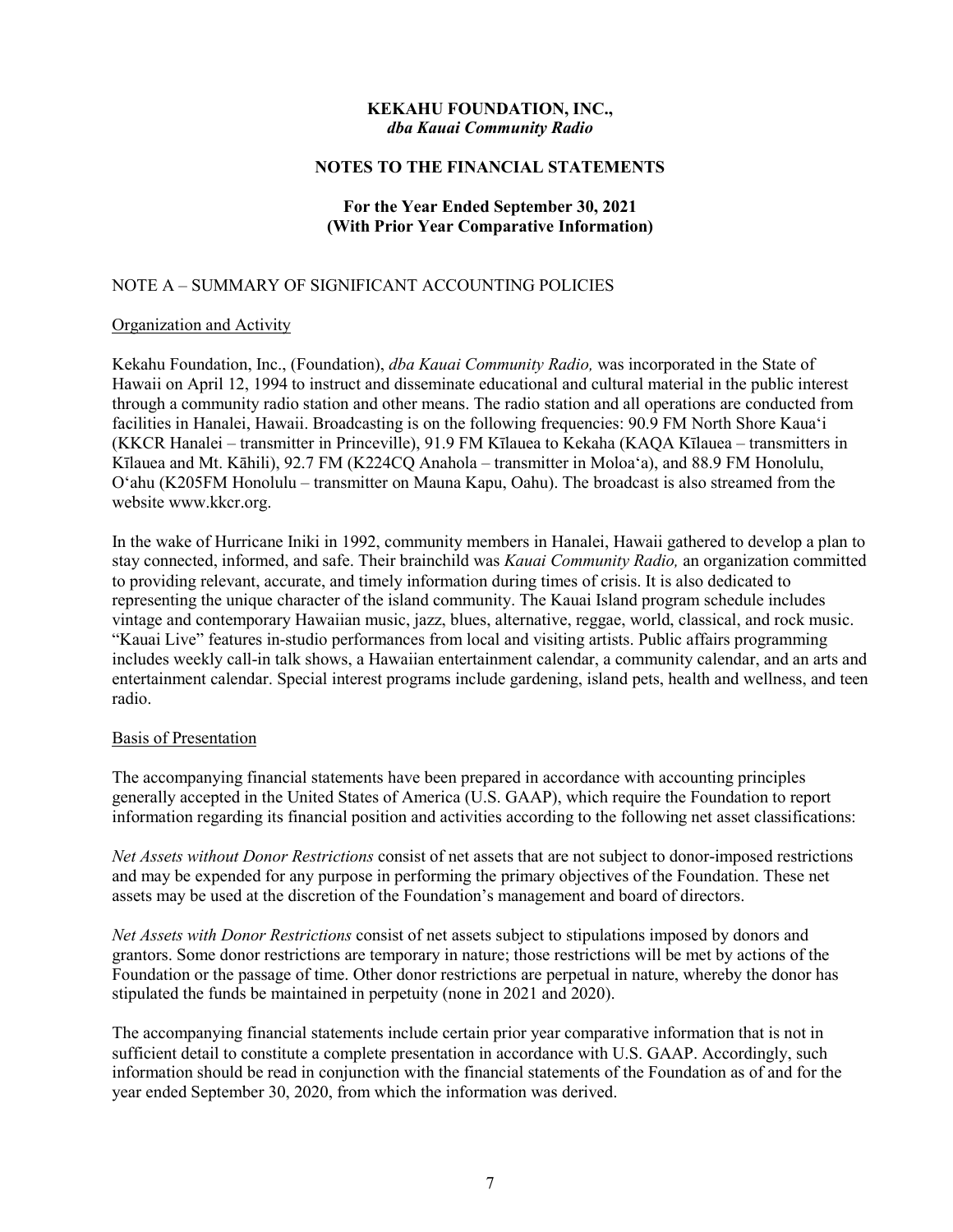# **NOTES TO THE FINANCIAL STATEMENTS (Continued)**

# **For the Year Ended September 30, 2021 (With Prior Year Comparative Information)**

# NOTE A – SUMMARY OF SIGNIFICANT ACCOUNTING POLICIES (Continued)

#### Use of Estimates

The preparation of financial statements in accordance with U.S. GAAP requires management to make estimates and assumptions that affect the amounts of assets and liabilities and disclosure of contingent assets and liabilities at the date of the financial statements and the reported amounts of changes in net assets during the reporting period. Actual results could differ from those estimates, it is reasonably possible that such estimates may change within the near term, and such differences could be material to the financial statements.

#### Concentrations of Credit Risk

Financial instruments that potentially subject the Foundation to credit risk include cash and accounts receivable. Cash on deposit with financial institutions exceeded the related federal deposit insurance by approximately \$17,300 and \$0 at September 30, 2021 and 2020, respectively. Management evaluates the credit standings of these financial institutions to ensure that such deposits are adequately safeguarded as required by federal regulations. Accounts receivable, which have been reduced by estimated allowances for doubtful accounts of approximately \$0 and \$1,400 at September 30, 2021 and 2020, respectively, are determined to be collectible or uncollectible based on an assessment by management of the facts and circumstances related to the individual accounts, including historical experience, an assessment of economic conditions, and a review of subsequent collections.

# Cash and Certificate of Deposit

The Foundation considers all highly liquid investments purchased with an original maturity date of three months or less to be cash equivalents. Certificates of deposit with an original maturity date of one year or more are considered to be noncurrent assets.

#### Property and Equipment

Property and equipment is stated at cost or, if donated, at estimated fair market value at the date of donation. Depreciation is computed using the straight-line method over the shorter of the lease term or estimated useful lives of three to 10 years for leasehold improvements and three to 10 years for broadcast equipment. Property and equipment is reviewed for impairment whenever events or changes in circumstances indicate that the related carrying amounts may not be recoverable. Repairs and maintenance are expensed as incurred. Expenditures for property and equipment over \$200 are capitalized.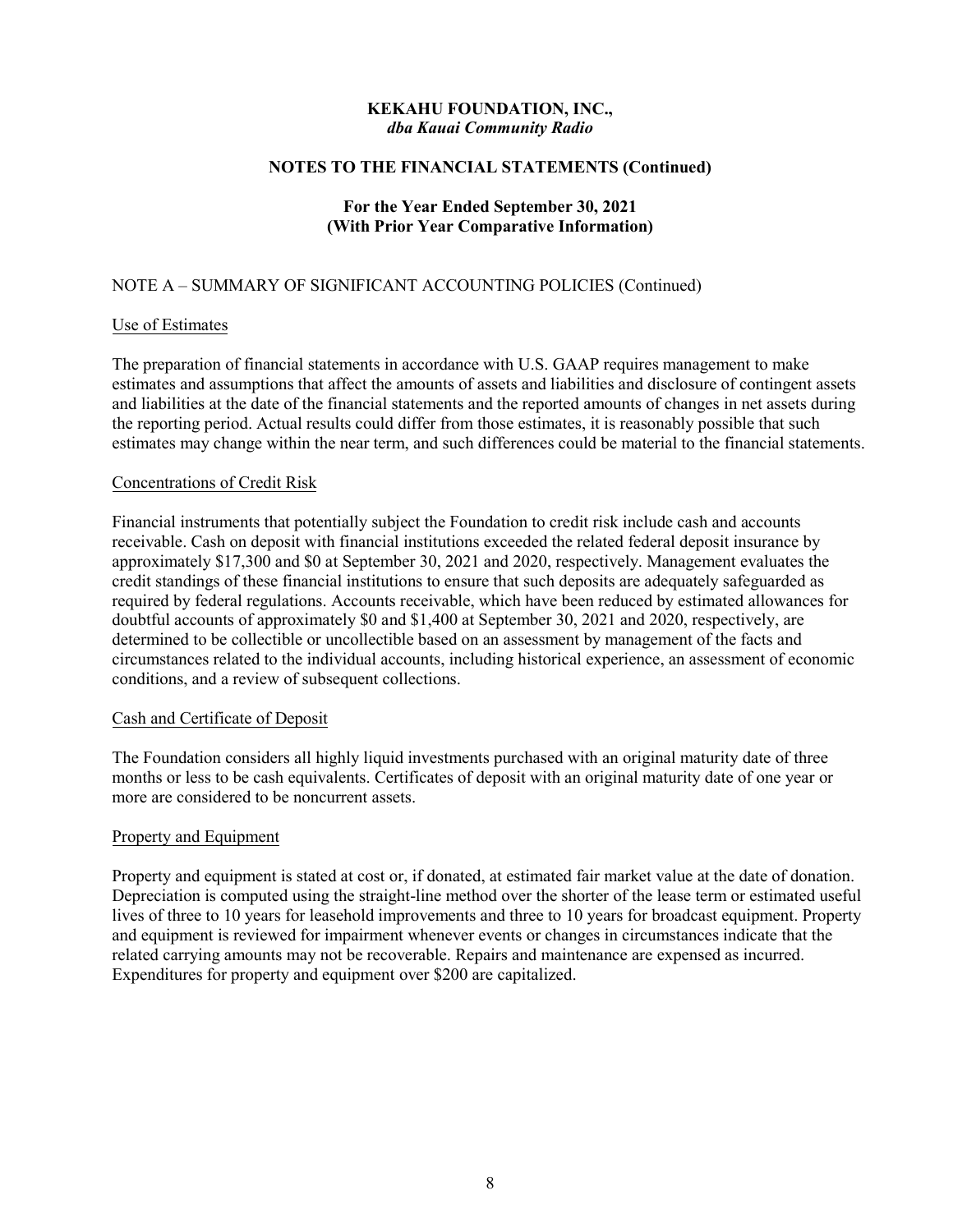# **NOTES TO THE FINANCIAL STATEMENTS (Continued)**

# **For the Year Ended September 30, 2021 (With Prior Year Comparative Information)**

# NOTE A – SUMMARY OF SIGNIFICANT ACCOUNTING POLICIES (Continued)

#### Revenue and Expense Recognition

Revenue is recognized when the goods or services are provided to the customer. Revenue from performance obligations satisfied over time include underwriting revenue of \$61,880 and \$79,943 for the years ended September 30, 2021 and 2020, respectively. Revenue from sources other than performance obligations consists of gain on forgiveness of SBA PPP loans of \$64,760 and \$0, and interest and other income of \$1,237 and \$890 for the years ended September 30, 2021 and 2020, respectively. Amounts received prior to the provision of the services are reported as deferred revenue (\$4,044 and \$0 at September 30, 2021 and 2020, respectively).

Expenses are recorded when the related liability is incurred. The Foundation allocates its expenses on a functional basis among its program and supporting services. Expenses that can be identified with a specific program or supporting service are charged directly to the program or supporting service using natural expense classifications. Other expenses that are common to several functions are allocated by various bases including the percentage of time spent by the Foundation's personnel.

# Grants and Contracts

The Foundation's revenue from grants and contracts is based on agreements with the Corporation for Public Broadcasting (CPB) and other entities such as private foundations. The Foundation recognizes grants and contracts as either contributions or exchange transactions depending on whether the transaction is reciprocal or nonreciprocal. The Foundation's grant with CPB is a cost-reimbursable grant, which is conditioned upon certain performance requirements and/or the incurrence of allowable qualifying expenditures (including expenditures for property and equipment, which are capitalized and depreciated for financial reporting purposes). Amounts received are recognized as revenue when the Foundation has incurred expenditures in compliance with the grant provisions. Amounts received prior to incurring the qualifying expenses are reported as refundable advances in the statement of financial position (none in 2021 and 2020). Qualifying expenditures that have been incurred or services performed, but for which reimbursement has not yet been received, are reported in the statement of financial positions as grants and contracts receivable (none in 2021 and 2020). Amounts received from such grants and contracts for which the conditions and any restrictions are met in the same reporting period are reported as revenue in net assets without donor restrictions.

# Donor Contributions

The Foundation recognizes contributions when cash or other assets, an unconditional promise to give, or a notification of a beneficial interest is received. Conditional promises to give, those with a measurable performance or other barrier and a right of return, are not recognized until the conditions on which they depend have been met.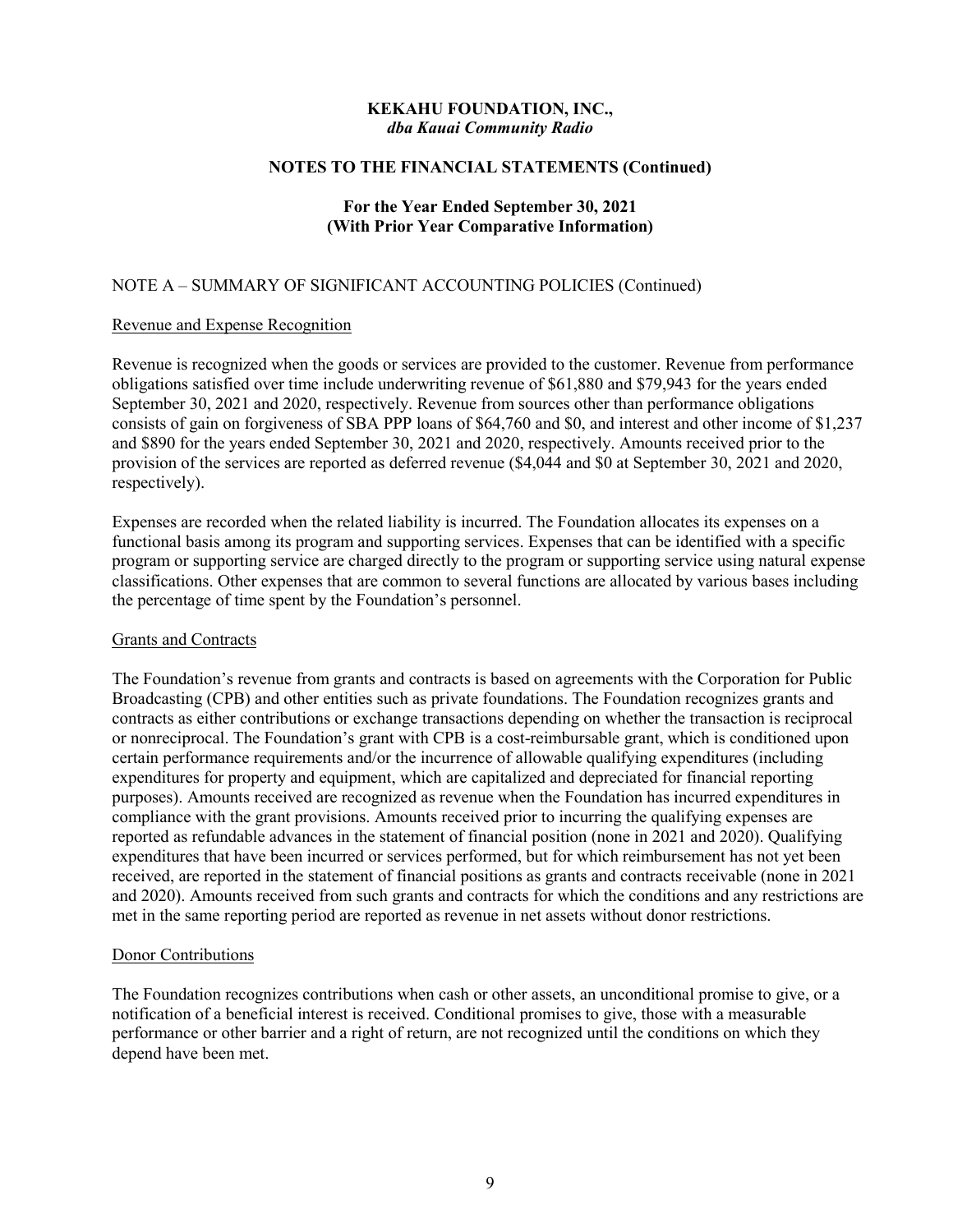# **NOTES TO THE FINANCIAL STATEMENTS (Continued)**

# **For the Year Ended September 30, 2021 (With Prior Year Comparative Information)**

# NOTE A – SUMMARY OF SIGNIFICANT ACCOUNTING POLICIES (Continued)

#### Donor Contributions (continued)

Contributions are recorded as net assets without donor restrictions or net assets with donor restrictions depending on the existence and/or nature of any time or purpose donor restrictions. Support is reported when pledged and is considered to be available for unrestricted use unless restricted by the donor. Donor restricted support is reported when pledged as an increase in net assets with donor restrictions. When a time or purpose restriction expires or is satisfied, net assets with donor restrictions are released to net asset with donor restrictions. The Foundation considers membership dues as contributions as the member can elect to have the amount provided be a contribution or elect to receive a gift, the value of which is not significant.

#### Donated Goods and Services

In-kind contributions of goods and services that meet the criteria for recognition are recognized as contributions at the estimated fair market value at the date of donation, and are recorded as expenses or assets in the same amount. In-kind donations of goods and services amounted to \$16,935 and \$22,234 for the years ended September 30, 2021 and 2020, respectively. Donated services are recognized as contributions if the services create or enhance nonfinancial assets, or require specialized skills that are performed by people with those skills and would otherwise be purchased by the Foundation. Donated underwriting services were \$1,200 and \$6,740 for the years ended September 30, 2021 and 2020. A number of unpaid volunteers have also made contributions of their time to the Foundation. The value of their time is not reflected in these financial statements because it does not meet the criteria for recognition.

# Hawaii General Excise Tax

The State of Hawaii imposes a general excise tax of 4% on gross receipts within Hawaii, plus an additional 0.5% tax on such gross receipts within the County of Kauai. The gross receipts of the Foundation for the years ended September 30, 2021 and 2020 were exempt from Hawaii general excise tax.

#### Income Taxes

The Foundation is exempt from income taxes under Section  $501(c)(3)$  of the Internal Revenue Code and is not a private foundation. Accordingly, qualifying contributions to the Foundation are tax deductible.

U.S. GAAP requires uncertain tax positions to be recognized in the financial statements if they are more likely than not to fail upon regulatory examination. Management has evaluated the Foundation's tax positions as of and for the years ended September 30, 2021 and 2020, and determined that the Foundation had no uncertain tax positions required to be reported in accordance with U.S. GAAP. The Foundation is subject to routine audits by taxing jurisdictions; however, there are currently no audits in progress for any open tax periods.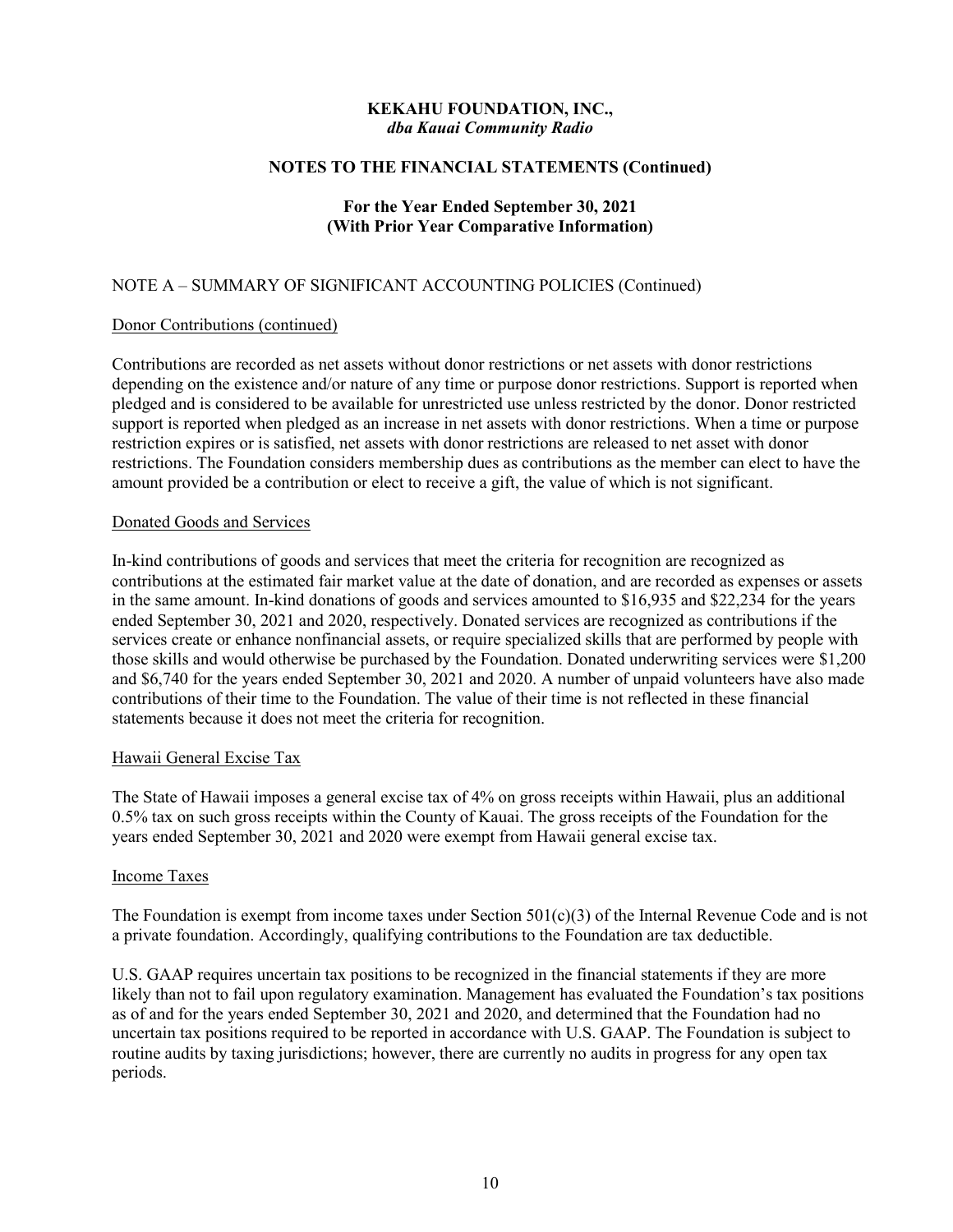# **NOTES TO THE FINANCIAL STATEMENTS (Continued)**

# **For the Year Ended September 30, 2021 (With Prior Year Comparative Information)**

# NOTE A – SUMMARY OF SIGNIFICANT ACCOUNTING POLICIES (Continued)

# Adoption of New Accounting Pronouncement

In May 2014, the Financial Accounting Standards Board (FASB) issued Accounting Standards Update (ASU) No. 2014-09, *Revenue from Contracts with Customers* (Topic 606). The core principle of this ASU is that an entity should recognize revenue to depict the transfer of promised goods or services to customers in an amount that reflects the consideration which the entity expects to be entitled in exchange for those goods or services.

The Foundation implemented this ASU in the year ended September 30, 2021 using the modified retrospective method. The cumulative effect of implementing this ASU was not significant to the Foundation's financial statements as of October 1, 2020 and for the year ended September 30, 2021.

# NOTE B – LIQUIDITY

The Foundation's policy is to maintain cash balances to provide for its general expenditures, liabilities, and other obligations as they come due. Accounts receivable are subject to implied time restrictions, but are expected to be collected within one year.

The following reflects the Foundation's financial assets as of September 30, 2021 and 2020 available to meet cash needs for general expenditures within one year of the statement of financial position date.

|                                                                                           | 2021      | 2020      |
|-------------------------------------------------------------------------------------------|-----------|-----------|
| Cash (including interest-bearing accounts)                                                | \$330,972 | \$116,262 |
| Accounts receivable $-$ net                                                               | 680       | 2,406     |
| Financial assets available to meet cash needs<br>for general expenditures within one year | \$331,652 | \$118,668 |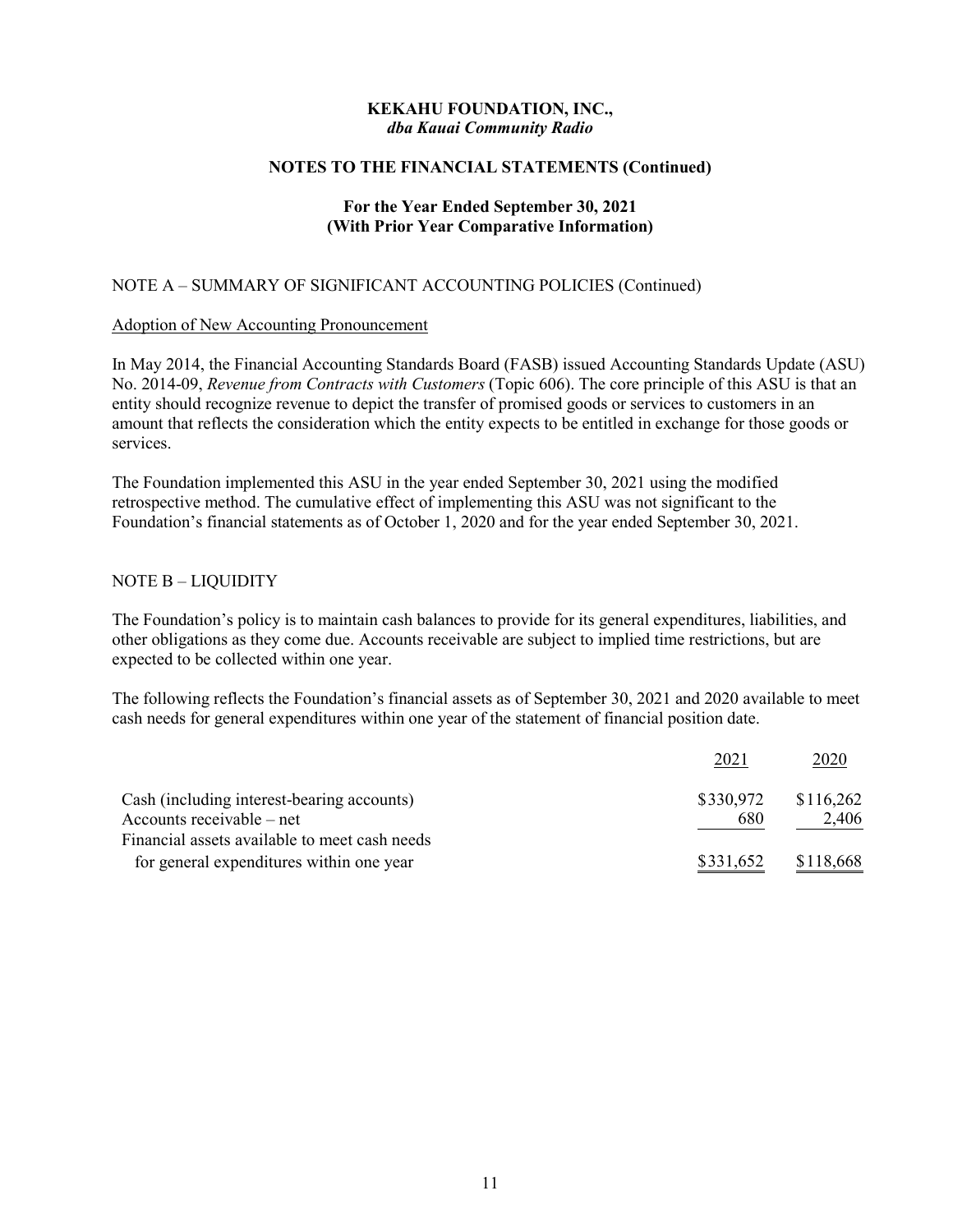# **NOTES TO THE FINANCIAL STATEMENTS (Continued)**

# **For the Year Ended September 30, 2021 (With Prior Year Comparative Information)**

#### NOTE C – PROPERTY AND EQUIPMENT

At September 30, 2021 and 2020, property and equipment consisted of the following:

|                                | 2021      | 2020      |
|--------------------------------|-----------|-----------|
| Leasehold improvements         | \$40,238  | \$40,238  |
| Broadcast equipment            | 527,142   | 506,080   |
| Total property and equipment   | 567,380   | 546,318   |
| Accumulated depreciation       | (450,702) | (427,059) |
| Property and equipment $-$ net | \$116,678 | \$119,259 |

#### NOTE D – LEASES

The Foundation leases land and studio space in Princeville on the Island of Kauai under an operating lease agreement with SOF-XI Kauai PV Golf, LP dba Princeville Makai Golf Club expiring in March 2029 and has a Co-Location Agreement with Mauna Towers at the Kalepa Ridge Tower Site in Hanamaulu on the Island of Kauai expiring in June 2027. In addition, the Foundation has a Co-Location Agreement with Mauna Towers of Hawai'i at Mauna Kapu on the Island of O'ahu (K205FM) expiring in March 2024. Rent expense for the years ended September 30, 2021 and 2020 amounted to \$36,917 and \$35,594, respectively.

At September 30, 2021, future minimum lease payments were expected to approximate the following:

| Years Ending September 30th |    |          |
|-----------------------------|----|----------|
| 2022                        |    | \$36,700 |
| 2023                        |    | \$38,300 |
| 2024                        |    | \$36,600 |
| 2025                        |    | \$35,800 |
| 2026                        |    | \$37,300 |
| Thereafter                  | S. | 90,300   |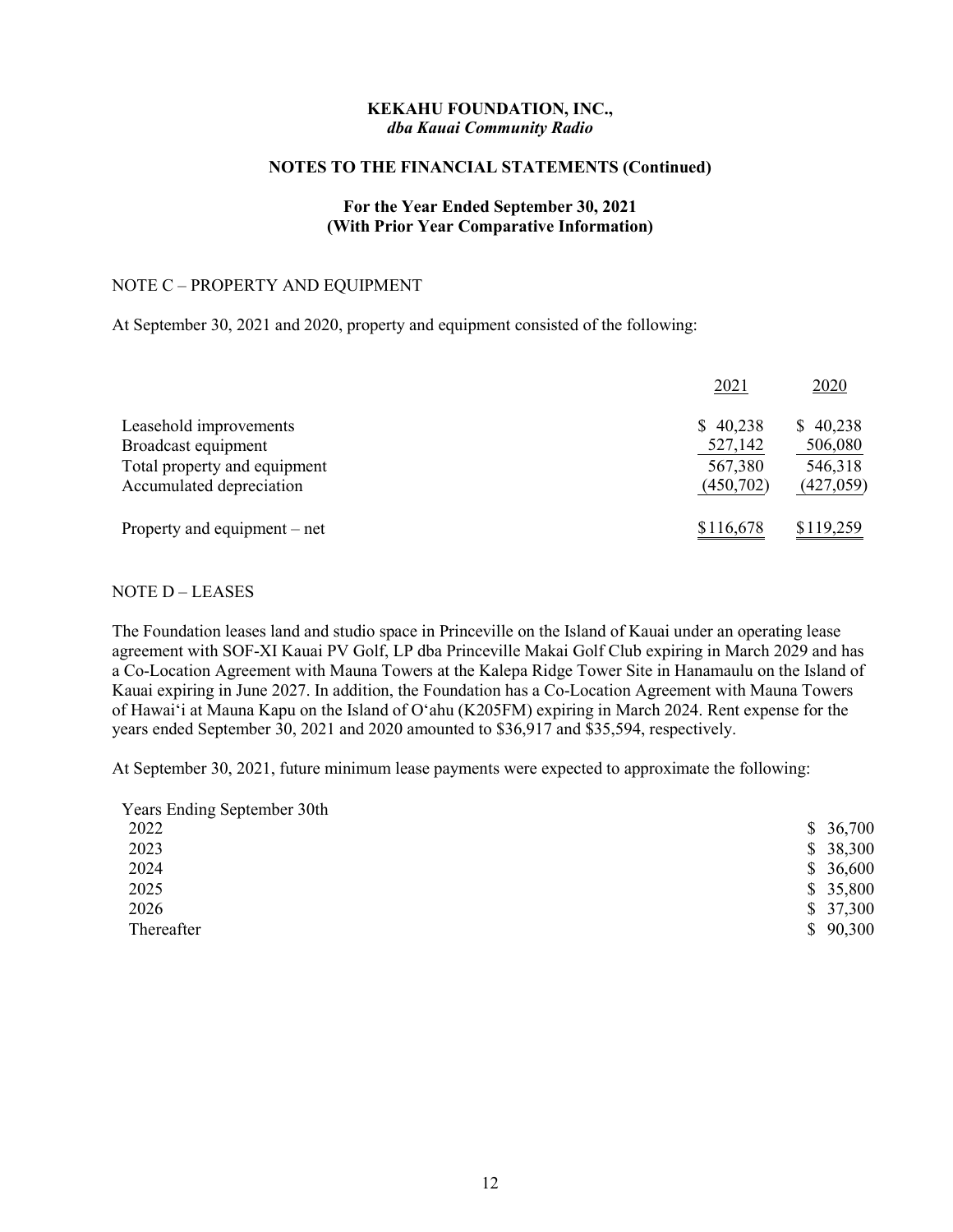# **NOTES TO THE FINANCIAL STATEMENTS (Continued)**

# **For the Year Ended September 30, 2021 (With Prior Year Comparative Information)**

# NOTE E – SBA PPP LOAN AND COVID-RELATED FUNDING

In May 2020, the Foundation applied for and received a \$35,115 Paycheck Protection Program (PPP) first draw loan from Bank of Hawaii. The U.S. Small Business Administration (SBA) established the PPP loan program in response to the COVID-19 pandemic to fund an entity's payroll and other applicable costs. All or a portion of the loan, which matures two years from the date of funding and bears interest at 1%, may be forgiven if the Foundation meets the compliance requirements established by the SBA and other federal agencies. In May 2021, the Foundation received notice of forgiveness in full of the PPP first draw loan. Accordingly, the Foundation recognized a gain on forgiveness of SBA PPP first draw loan in the accompanying financial statements.

In February 2021, the Foundation applied for and received a \$29,645 Paycheck Protection Program (PPP) second draw loan from Bank of Hawaii. All or a portion of the loan, which matures five years from the date of funding and bears interest at 1%, may be forgiven if the Foundation meets the compliance requirements established by the SBA and other federal agencies. In September 2021, the Foundation received notice of forgiveness in full of the PPP second draw loan. Accordingly, the Foundation recognized a gain on forgiveness of SBA PPP loan in the accompanying financial statements.

During the year ended September 30, 2020, the Foundation received \$4,000 from an Economic Injury Disaster Loan (EIDL) Advance. The EIDL Advance was based on \$1,000 per employee and does not need to be repaid. During the year ended September 30, 2020, the Foundation also received \$7,500 from the Kauai Small Business Boost Grant program. The funds from the grant can be used at the discretion of the small business to cover business costs.

During the year ended September 30, 2020 the Foundation received a \$112,136 Coronavirus Aid, Relief, and Economic Security (CARES) Act stabilization grant from CPB. The CARES Act was signed into law in March 2020 to provide emergency assistance and health care response for individuals, families, and businesses affected by the COVID-19 pandemic.

During the year ended September 30, 2021, the Foundation received a \$178,044 in American Rescue Plan Act (ARPA) stabilization grant from CPB. The ARPA authorized fiscal stabilization grants to public telecommunications entities to maintain their programming and services and to prevent, prepare for, and respond to COVID-19.

# NOTE F – CONTINGENCIES

The Foundation may be subject to legal proceedings, claims, or litigation arising in the ordinary course of business for which it may seek the advice of legal counsel. Management estimates that the cost to resolve these matters, if any, would not be material to the financial statements. However, it is reasonably possible that such estimates may change within the near term.